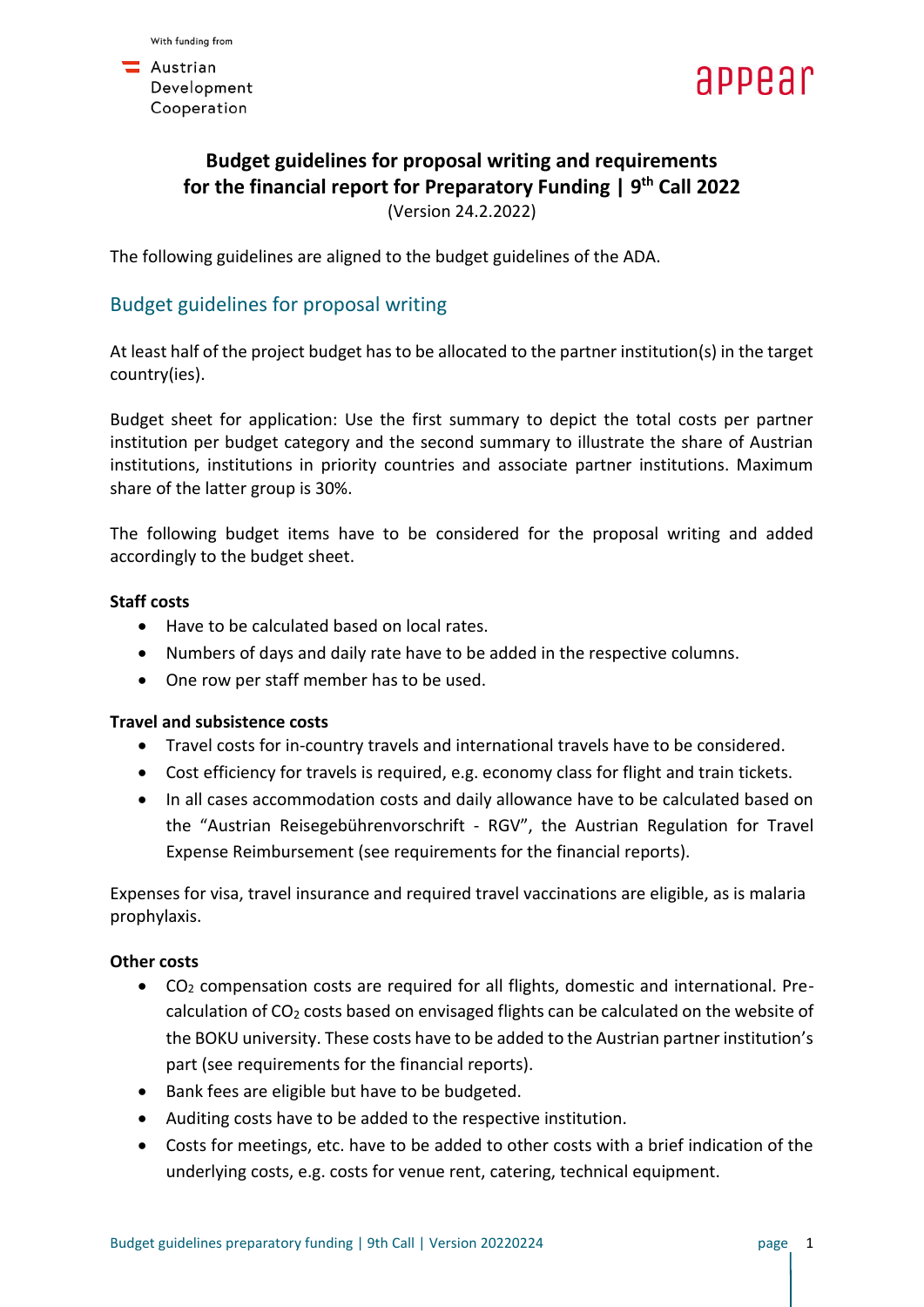

### **Overhead costs**

• Max. 2% of the total costs can be allocated to overhead costs (e.g. general accounting, stationary, use of institutional venues, electricity, communication expenses). The 2% refer to the actual and approved expenses.

## **Not eligible budget categories for Preparatory Funding**

- Equipment and material does not apply for Preparatory Funding
- Dissemination does not apply for Preparatory Funding

# Guidelines for the budget and financial report for Preparatory Funding

- **1. General requirements – applicable to both, Austrian institutions and institutions in the partner countries**
- + Only costs generated during the duration of the Preparatory Funding are considered as eligible. Costs incurred before the start and the end of the project are not eligible.
- + Only audit costs are exceptionally allowed to be paid after the project end but have to be included in the financial report.
- + Stated liabilities in the audit will not be accepted.
- + The second and final instalment (up to 50% of the budgeted costs) will only be paid 1) if a formally complete Academic Partnership project proposal that meets the formal and thematic requirements of the APPEAR programme is submitted and 2) after the approval of the final report. Therefore, it might be necessary for the participating institutions to pre-finance some of the expenses.

The financial reports have to be available within two months after the project end.

## **2. Requirements for the financial report of Austrian partner institutions**

The part of the financial report covering the costs of the Austrian partner institutions will be assessed by the APPEAR Office. Documents submitted to APPEAR have to take the following points into account:

- + The report has to be structured according to the budget categories and the respective budget items within the categories outlined in the budget sheet of the application form (staff costs, travel and subsistence, and other costs).
- + All expenses have to be supported by invoices.
- + All invoices have to be issued either in German or in English. If this is not possible a translation of the invoice's content has to be provided.
- + An invoice absolutely has to contain the following:
	- **-** Name and address of the issuer of the bill (invoice)
	- **-** Place and date of issue
	- **-** Invoice number
	- **-** Exact specification of the object purchased or of the service
	- **-** Currency, amount, and tax, if any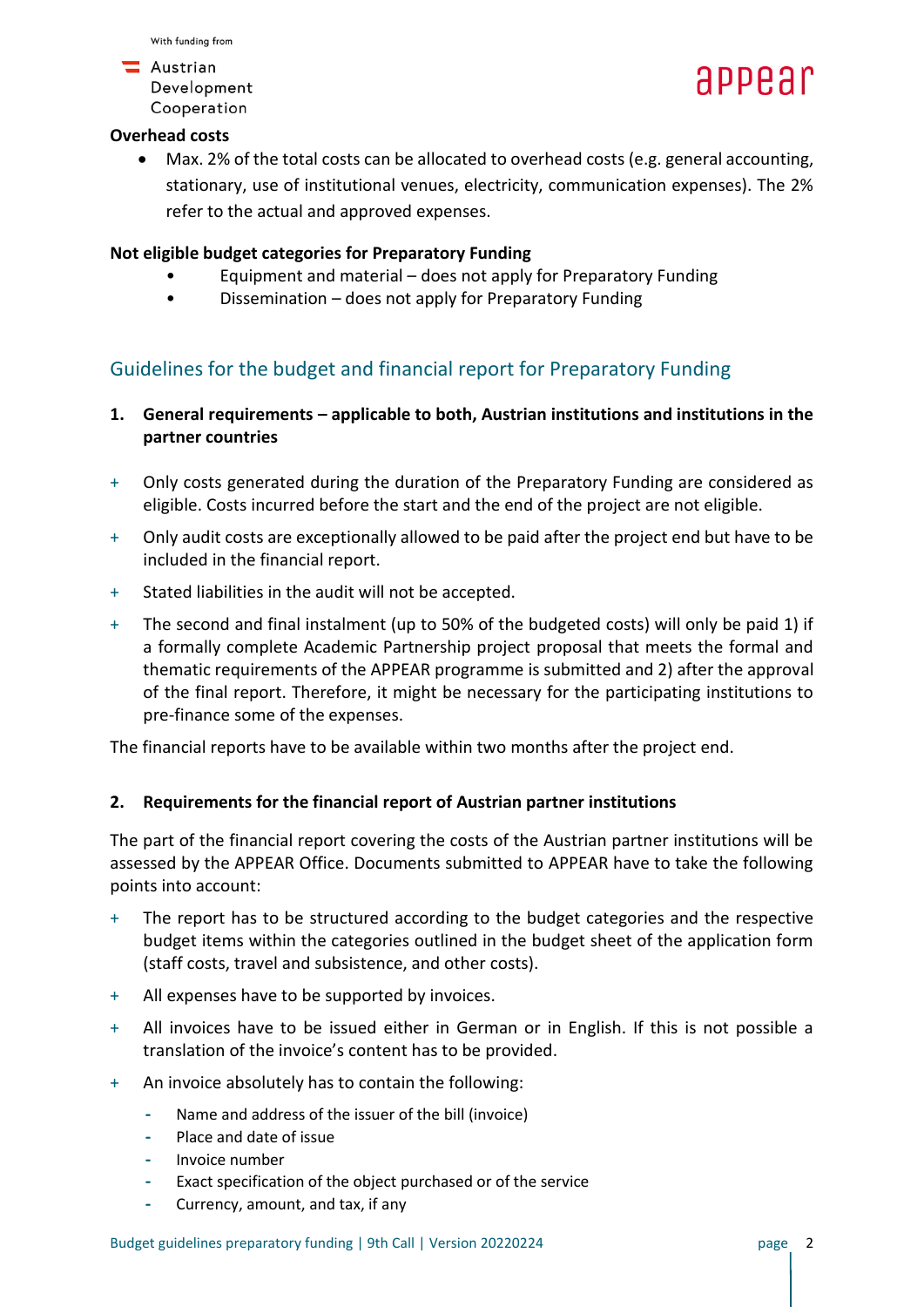# **Austrian**

Development Cooperation



- **-** VAT number
- **-** Balancing endorsement (= endorsement confirming that the bill has been duly paid; this can also be proved by submission of a confirmation of the money transfer / statement of account).
- + Foreign currency: You have to show a currency exchange confirmation which presents the exchange rate. This exchange rate (with the date of the currency exchange confirmation or receipt on your bank account) has to be applied to the respective expenses.
- + Eligible receipts for the exchange rate are:
	- **-** Currency exchange receipt
	- **-** Credit card statement
	- **-** Bank statement (if paid with Austrian bank card)

Online currency converter such as OANDA, EZB, etc. will not be accepted.

If such a currency exchange confirmation or bank receipt is missing, the invoice amount shall be converted at the exchange rate defined by the Austrian Ministry of Finance for the respective foreign currency for the month in which the expenditure was made, minus a 25% deduction.

- + VAT shall not be covered unless the institution can show that according to national legislation the recovering of VAT is not possible.
- + A detailed cost breakdown structured according to the budget categories has to be included in the financial report. Expenses of the partner institution(s) do not have to be included.

# **3. Requirements for the financial report of the participating institutions in partner countries**

- + The local office of the Austrian Development Agency (ADA) has to be contacted by the project coordinator in order to receive recommendations for external auditors and the external auditor has to be chosen in accordance with ADA. Further engagement of auditors will then be the responsibility of the project coordinator and the decision based on the best price ratio and the availability of an audit firm.
- + Audit reports have to be audited by external auditors under recognition of the International Standard on Related Services (ISRS) 4400.
- + APPEAR Terms of Reference (ToR) for the external audit report have to be used by the auditor. The ToR will be forwarded to the project coordinators by the APPEAR Office in time.
- + The original invoices can remain within the partner institution.
- + The report has to be structured according to the budget categories and the respective budget items within the categories outlined in the budget sheet of the application form (staff costs, travel and subsistence, and other costs).
- + The report has to be issued in English.
- + The report has to present expenses in local currency and converted to Euro.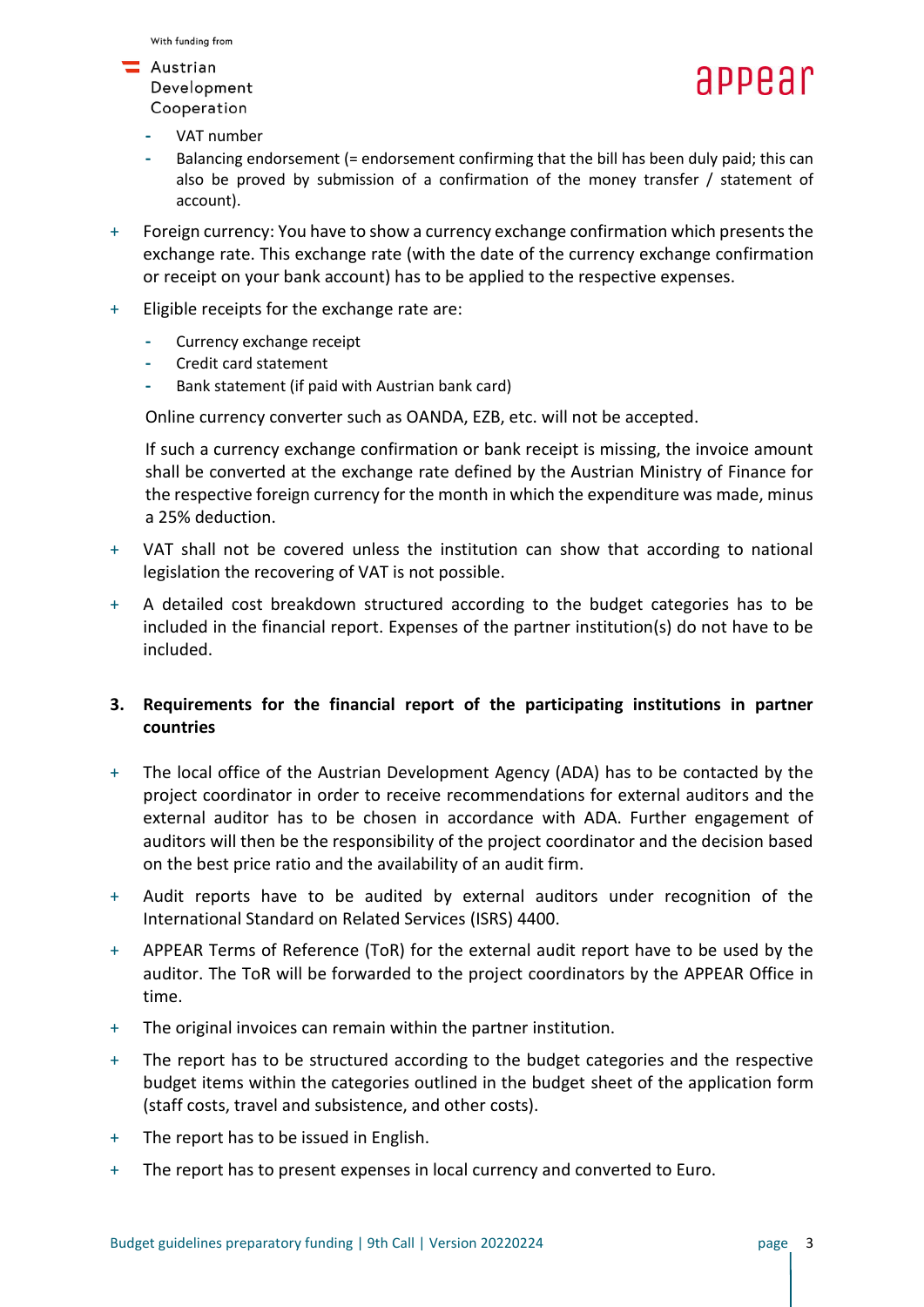

- + The auditor has to present the currency exchange rate(s) that was used for the conversion in Euro.
- + The auditor has to present a cash flow and the ECR (Expenditure Coverage Ratio).
- + In case of several partners in the target country(ies) only one audit report that includes expenses of all partner institutions in these countries can be submitted.
- + Expenses of the Austrian partner institution do not have to be included in the audit report.
- + A draft of the audit report has to be sent to the APPEAR Office via email. After assessment of the draft, the APPEAR Office will inform the respective institution if a revision is needed. Only after confirmation of the APPEAR Office, the audit report can be finalized, and the hardcopy of the audit report sent to the Office.
- + Audit report with original signatures has to be submitted in hardcopy to the APPEAR Office, the report has to be bound and pages need to be numbered.
- **4. Budget categories – applicable to both, Austrian institutions and institutions in the partner countries**

# 4.1. Staff costs

Staff costs are eligible for performing administrative and academic tasks which are directly necessary for the achievement of the project.

If additional, time-bound and very specific expertise is needed and e. g. experts, facilitators, workshop trainers, consultants, etc. are hired for temporary project-related work they have to be added to other costs.

Please note the following:

- + Staff costs have to be based on local rates.
- + Please specify staff cost for each institution and for each staff member in the project separately, based on local and daily rates and the actual working days required for the project.
- + If applicable, please include all salary related costs, such as tax, health insurance, employer's share of contribution to taxes.

In the framework of the audit report the auditor has to check and present the working days for the specific reporting period, the daily rate for each of the staff members and the function in the project. Staff costs need to be presented separately for each staff member.

## Supporting documents which have to be shown:

- + Payslips (if available) and work verification for each staff member need to be presented. A work verification for each staff member needs to be issued separately by the responsible institution. It needs to be signed by the representative of the institute and the staff member and has to contain the following information:
	- **-** Project number and name
	- **-** Name of staff member
	- **-** Item/content of work done
	- **-** Working days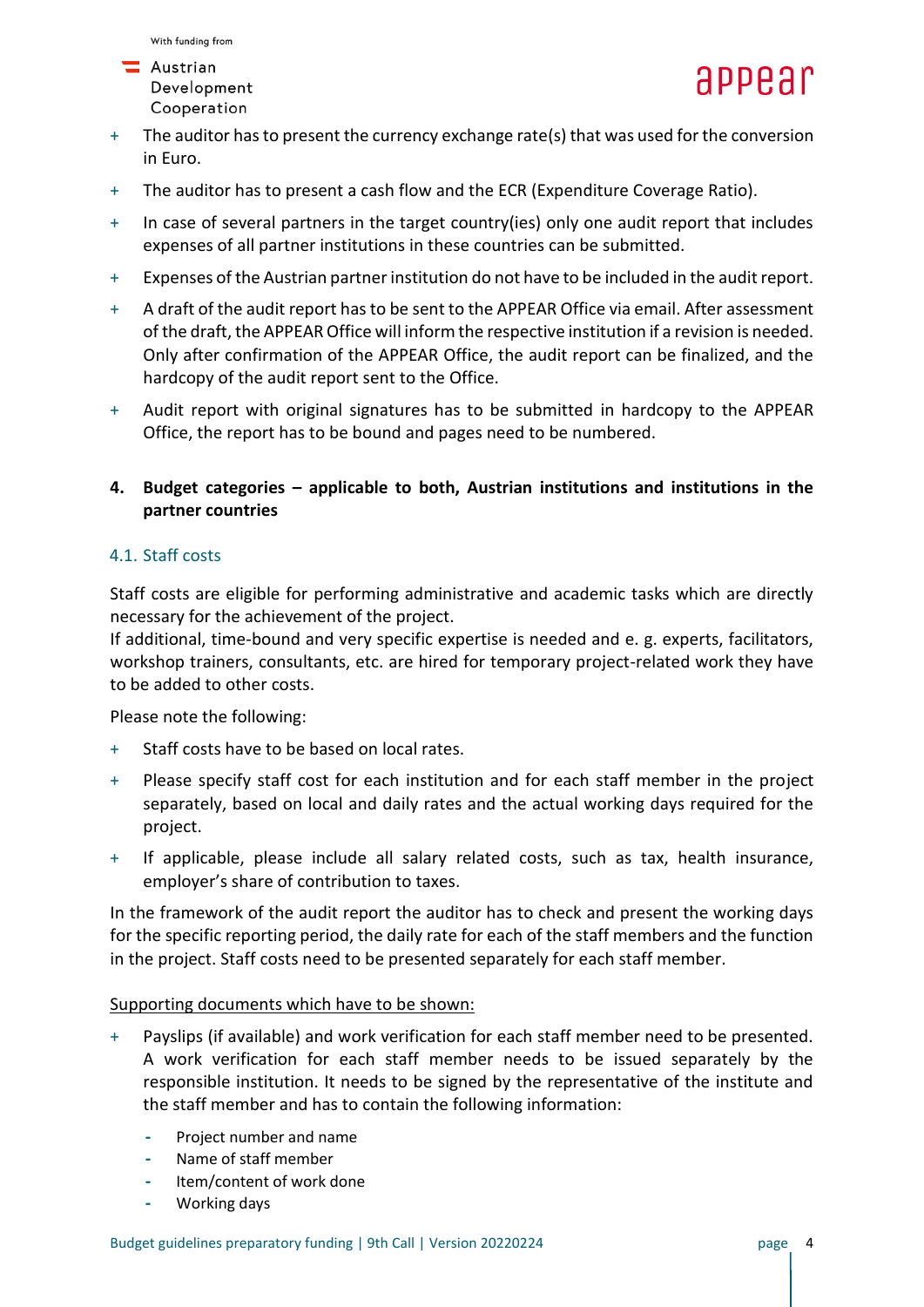

- **-** Daily rate
- **-** Amount due
- **-** Signature of the staff member and the responsible person at the institution.

A template for the work verification that includes all above mentioned points will be provided by the APPEAR Office in time.

### 4.2. Travel and subsistence costs

Only staff members of the project are eligible for refund of travel and subsistence costs for project specific travel. Travel and subsistence costs will be calculated based on the guidelines of the 'Austrian Reisegebührenvorschrift (RGV)', the Austrian Regulation for Travel Expense Reimbursement. These can be found on the APPEAR website. The use of the columns (1, 2a, 2b, 3) depends on how the members of the institutions are categorised but must not exceed category 2b. Even if higher per diems were used in the budget sheet of the Preparatory Funding proposal, category 2b of the RGV must not be exceeded in the financial report.

Please note the following:

- + Travel and subsistence include international and in-country travel costs.
- + Purpose, date / duration of travel and numbers of days need to be presented.
- + Costs and number of flights, accommodation, subsistence rates and related travel expenses such as insurance and visa need to be presented have to be specified.
- + Daily rates will be reduced by meals. If no daily rates are issued, meals will be refunded up to the amount of the daily rate.
- + Expenses for first-aid kit for Austrian project partners may only include travel vaccination and malaria-prophylaxis.
- + The use of a taxi instead of public transportation in Austria is only allowed in exceptional cases and requires a written explanation.
- + Expenses for project partners from the target country for travel insurance and visa when travelling to Austria are eligible, and vice versa.
- + In case a motor vehicle is rented a log-book must be kept. This log-book must clearly show, in chronological order, the number of kilometres driven on official business, the date and the purpose of the trip, the kilometre readings at the start and end, the name of the driver as well as the amounts of fuelling.

4.2.1. Travel costs of institutions in target countries:

Travel costs have to be verified by the auditor. The audit report needs to state the abovementioned information, i.e.:

- + date
- + duration
- + name of project member
- + destination